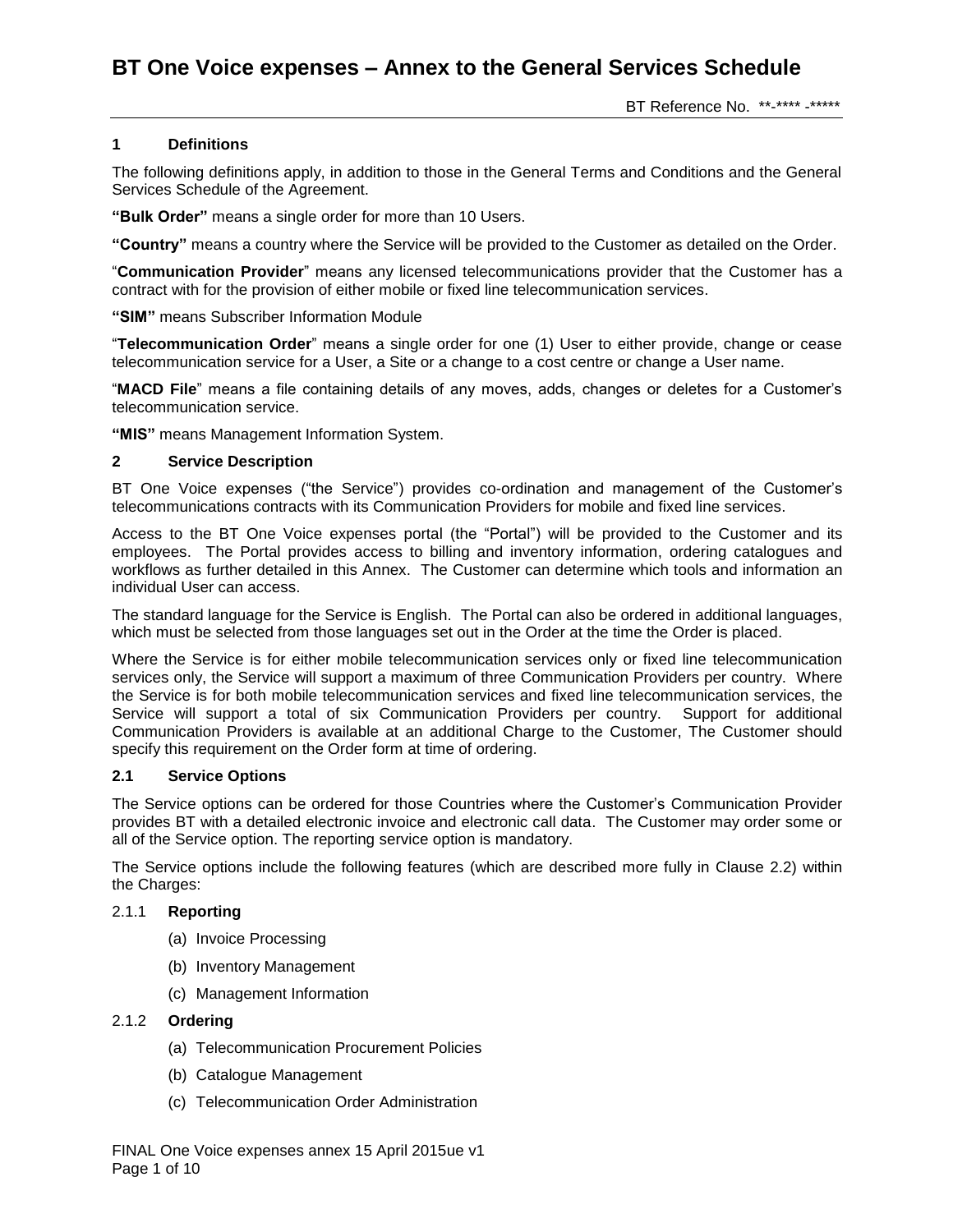(d) BT Service Desk

## 2.1.3 **Revenue Assurance**

- (a) Contract compliance
- (b) Cost Saving Analysis
- (c) Rate Plan Optimisation

The following additional features can be ordered. Additional Charges will apply:

- 2.1.4 Invoice reconciliation
- 2.1.5 Contract Management
	- (a) Telecommunication policy development
	- (b) Benchmarking
- 2.1.6 Migration Management
- 2.1.7 Extended Hours for BT Service Desk
- 2.1.8 Additional Languages for BT One Voice expenses Portal
- 2.1.9 Additional Languages for BT Service Desk
- 2.1.10 Managed Sourcing
- 2.1.11 Professional Services
	- (a) Health Check
	- (b) Audit
	- (c) Optimise
	- (d) Professional Services Engagement

#### **2.2 Service Features**

## **2.2.1 Reporting**

#### **2.2.1.1 Invoice Processing**

BT will upload invoices from the Customer's Communication Provider and perform validation checks against agreed Customer thresholds. Validated invoices will be incorporated into a file and sent to the Customer to be uploaded into the Customer's general ledger or accounting systems. Once validated, BT will inform the Customer that the invoice should be paid.

#### **2.2.1.2 Inventory Management**

Inventory information is available via the Portal and the Customer can view its inventory and perform filtering and sorting for updates.

BT will create an initial inventory using Customer provided information and based on the hierarchy specified by the Customer. BT will provide a template to enable the Customer to build a regular data feed (typically from the Customer's human resources ("**HR**") application). Additional Charges will apply if the Customer wants full integration of the Portal with its HR application. The inventory will be regularly validated against information received directly from Communication Providers. BT will inform the Customer of any inaccuracies identified on the inventory for investigation and resolution.

Where ordering is not provided as part of the service, the Customer will provide BT with a MACD File in order to maintain an accurate inventory.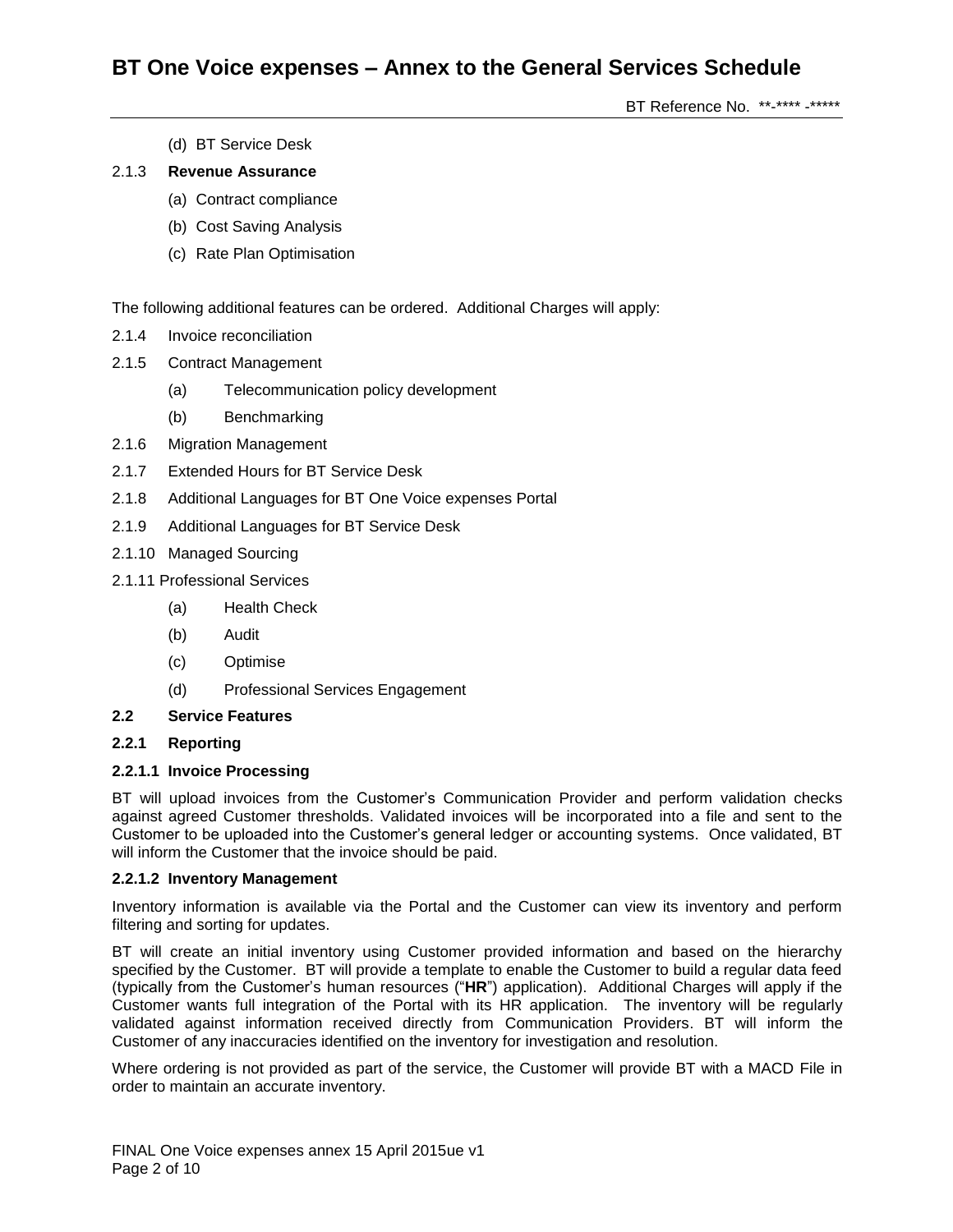## **2.2.1.3 Management Information**

Standard reports can be viewed on or exported from the Portal. The customer handbook details the available reports. BT provides the Customer with a single licence for the custom reporting tool, additional chargeable licences will be provided, as detailed in the Order.

The feature also allows the Customer to notify Users and line managers via email that the latest spend reports are available to view.

#### **2.2.2 Ordering**

The Customer may place a Telecommunication Order for services that are in scope of the existing Communication Provider contract via the Portal. If the Portal cannot be accessed the Customer may place a Telecommunication Order by calling the BT Service Desk during Business Hours or as otherwise specified in the Order..

## **2.2.2.1 Telecommunication Procurement Policies**

The Customer's telecommunication procurement policies will be incorporated in the Portal and enforced for Telecommunication Orders. The Portal will not be integrated into any existing Customer order portal.

#### **2.2.2.2 Catalogue Management**

The Customer will work with BT to develop an online catalogue ("**the Catalogue**") that can be accessed via the Portal which shows:

- (a) the available Communication Providers equipment, accessories and available rate plans; and
- (b) the approval process for Users wanting to order telecommunication services.

The Customer and/or Users, depending on who the Customer authorises, can access the Portal to place Telecommunication Orders for items listed in the Catalogue.

#### **2.2.2.3 Telecommunication Order Administration**

Allows authorisation, management and status check for all Telecommunication Orders progressed through the BT order process.

#### **2.2.2.4 BT Service Desk**

BT will provide the Customer with contact numbers, which will be the Customer's contact points for placing orders, terminations, requesting escalation for issues with the service and making general enquiries about the service (the "**BT Service Desk**"). The standard BT Service Desk support language is English. Interpreter services for additional languages are available at additional charge and where required will be specified on the Order.

During times when the Portal cannot be accessed, the Customer Administrator and/or Users may call the BT Service Desk to place Telecommunication Orders or raise Telecommunication Order related queries.

BT and the Customer will agree, and specify in the Order who can contact the BT Service Desk, the support levels, hours of service options and Charges for the BT Service Desk.

Telecommunication Orders processed through the Portal and the BT Service Desk will automatically update the Customer inventory.

## **2.2.3 Revenue Assurance**

BT will perform a full invoice audit each quarter. The audit process will complete revenue assurance activities to identify any billing issues, general invoice checks, customer data record checks and compliance against the Communication Provider contract.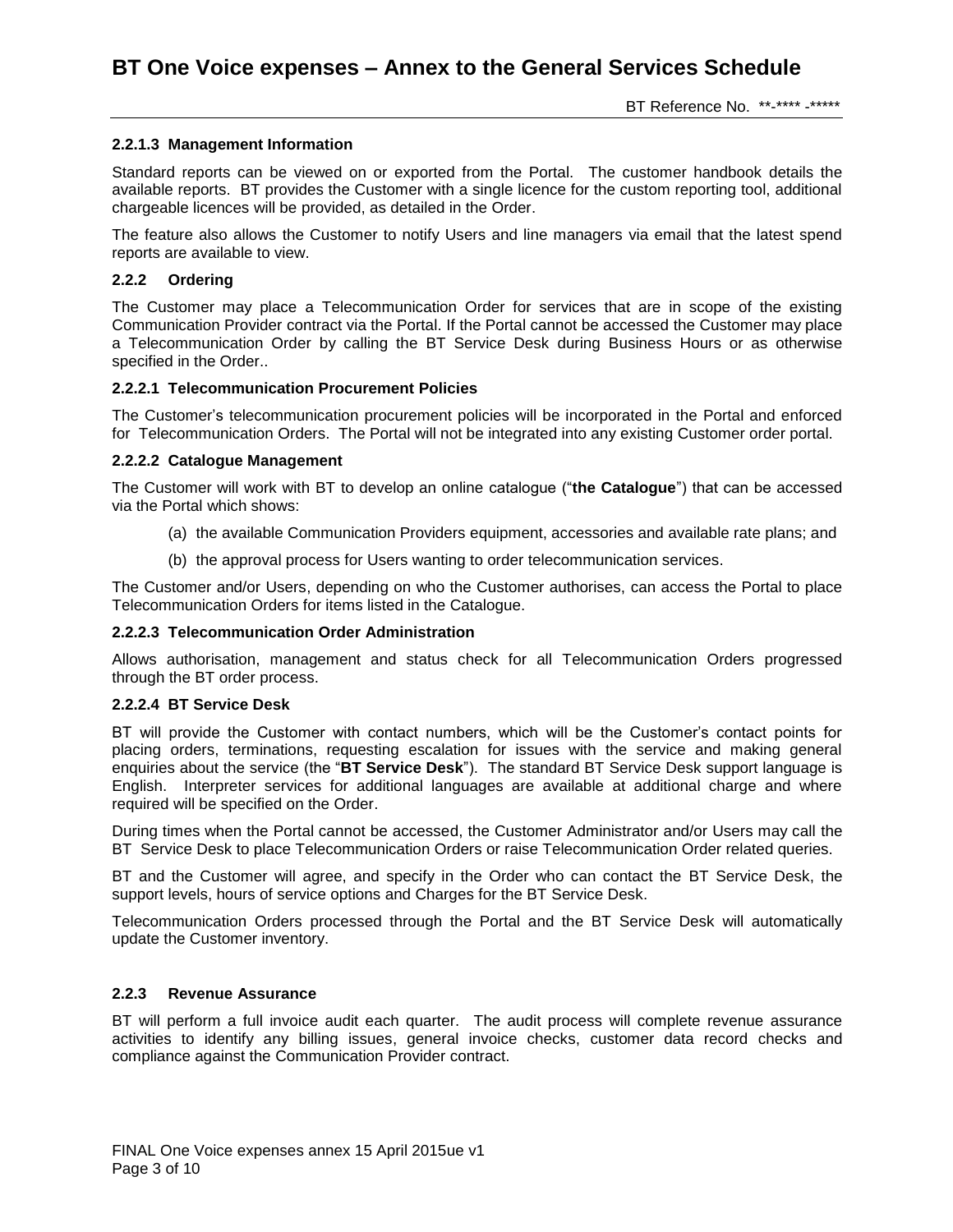BT will act on behalf of the Customer to track and resolve any errors identified by directly contacting Communication Providers or suppliers, where appropriate. All claims will be captured on the Portal for tracking through to resolution and closure.

BT will provide the Customer with cost saving analysis reports to demonstrate any savings that have been achieved. In addition BT will perform rate plan optimisation and provide notification when benchmarking is due, if permitted by the Communication Provider contract(s).

### **2.2.3.1 Contract Compliance**

Customer Communication Provider invoices will be verified by BT to ensure that agreed rates and any applicable discounts from Communication Provider(s) are properly applied.

## **2.2.3.2 Cost Saving Analysis**

BT will provide the Customer with usage and behaviour reports, detailing recommendations to reduce their overall telecommunication spend.

## **2.2.3.3 Rate Plan Optimisation**

Where pooled rate plans apply, BT will perform an initial rate plan optimisation within three Months of the Operational Service Date. BT will analyse use and cost of each telecommunication service to identify possible savings and will provide specific recommendations to the Customer. BT will manage agreed changes through to completion with the Communication Providers. The Customer's inventory will be updated when the changes are complete.

BT will conduct rate plan optimisation each quarter if electronic invoices are available from the Communication Provider

## **2.4 Additional Options**

The following options can be ordered. All are subject to additional Charges which will be specified on the applicable Order.

#### **2.4.1 Invoice Reconciliation**

Where inclusive pool tariffs exist, invoice reconciliation can be completed and standard reports produced to show cost allocation across Users, according to their usage profile.

#### **2.4.2 Contract Management**

As detailed on the Order, BT will perform the following Contract Management activities to identify opportunities to deliver long term telecommunication service savings for the Customer.

#### **2.4.2.1 Telecommunication Policy Development**

In order to maximise the cost benefits associated with telecommunication policies, BT will provide guidance and examples of best practices for telecommunication policies, based on usage and behaviour, and will assist the Customer with the development of its own policy. The Charges will depend on the size and complexity of the work.

#### **2.4.2.2 Benchmarking**

If the Customer's contract(s) with a Communication Provider includes a benchmarking clause, BT will, at the times stated in the Communication Provider contract, compare the Customer's profile and its tariff against other available tariffs, and make recommendations for any changes. If the Customer wants to make changes, BT will provide the Customer with information to enable the Customer to negotiate tariff improvements with the Communication Provider. BT will apply any changes agreed between the Customer and its Communication Provider.

## **2.4.3 Migration Management**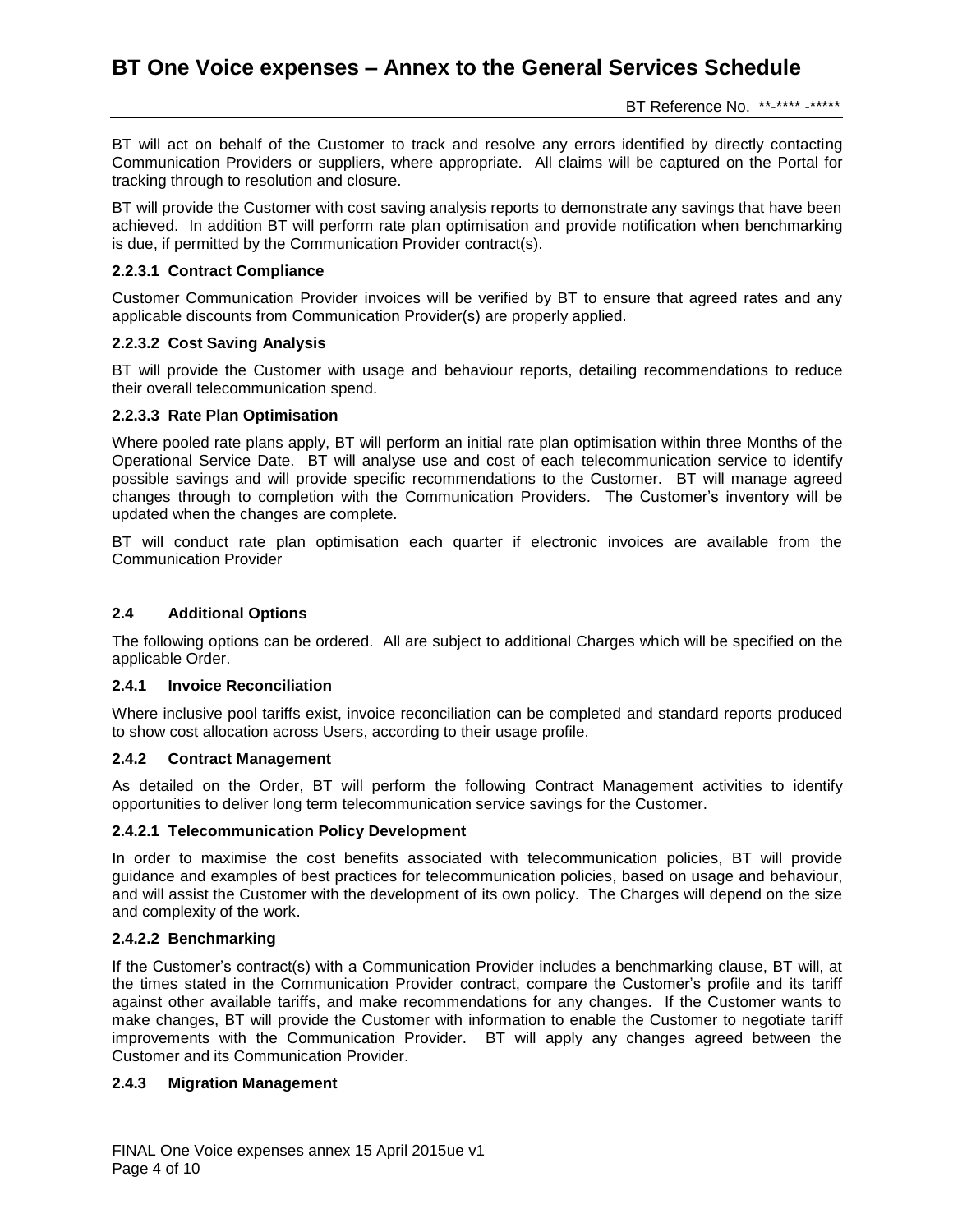If users require migration from one rate plan to another; from one type of contract to another or from one Communication Provider to another, BT can provide management of the relevant migration project.

## **2.4.4 Managed Sourcing**

BT will assist the Customer in identifying the most cost effective telecommunication service offers. This feature creates a usage and cost baseline which is then used to model telecommunication service offers. Analysis will be performed to model up to three competitive offers (and one further revision) to produce a report showing which offer gives the Customer the most savings. Analysis will include telecommunication service billing intervals, per minute rate, fixed fees, and call set-up charges.

## **2.4.5 Professional Services**

The Customer can choose from four professional service options:

## **2.4.5.1 Health Check**

BT will identify high cost areas within the Customer's telecommunications estate and provide recommendations for reducing cost. BT will produce a "health check" report identifying areas of potential savings.

## **2.4.5.2 Audit**

BT will provide information to assist the Customer to control its telecommunications costs by analysing usage data against current tariffs to identify billing errors and discrepancies.

#### **2.4.5.3 Optimise**

BT will carry out voice and data optimisation analysis on the Customer's current services to provide optimisation recommendations to assist the Customer in cost savings.

#### **2.4.5.4 Professional Services Engagement**

BT will provide the Customer with general support including guidance and advice on policies for device and usage management.

#### **3 BT Service Management Boundary (SMB)**

- 3.1 Any SIM cards and handsets owned by individual Customer employees will be outside the scope of the Service.
- 3.2 All faults or issues associated with airtime and telephony handsets, endpoints and termination devices are not part of the Service. The Customer should raise all such faults or issues directly with its Communication Provider.
- **3.3** Failures by a Communication Provider to achieve any service levels or other commitments in its contracts with the Customer are the sole responsibility of the Customer to resolve with the Communication Provider.

### **4 Service Delivery**

The time-scales and Country order for implementation will be set out in a detailed project plan that BT and the Customer will agree following contract signature. The project plan will include any dependencies on the Customer, such as provision of inventory details, and any  $3<sup>rd</sup>$  party suppliers or Communication Provider, such as billing frequency, which may affect timescales.

BT will notify the Customer when all the activities set out in the project plan, including providing training on the Service to the Customer's nominated representatives to be agreed in writing between the Parties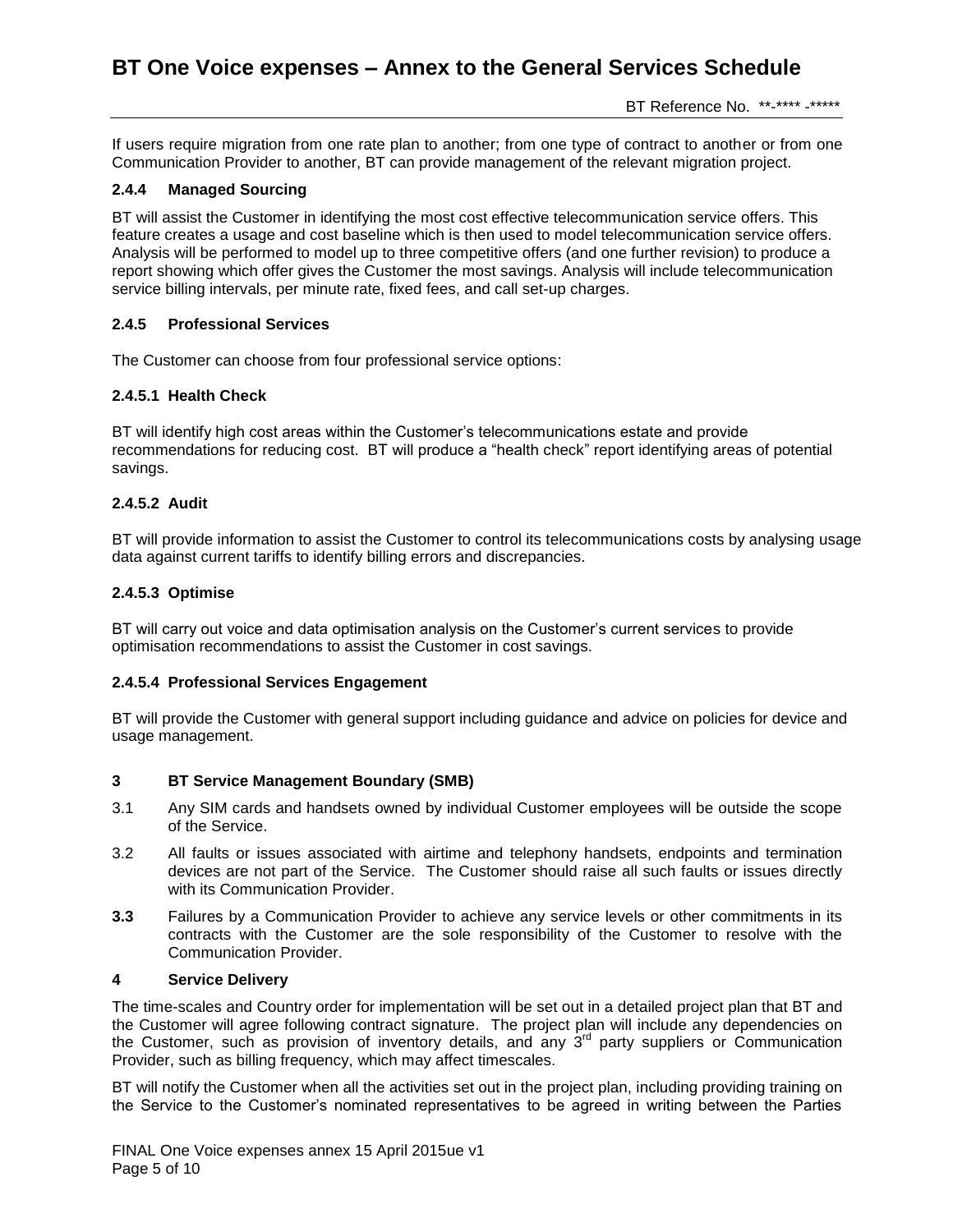("**Train the Trainer Training**"), have been completed for a Country, which will be the Operational Service Date for that Country. MIS reports will commence from the Operational Service Date for each Country.

## **4.1 Due Diligence**

BT will perform a due diligence exercise to establish the 'as is' position with the Customer's existing Communication Provider contracts for each Country. The Parties must raise any issues or concerns that may affect the due diligence exercise in any Country during the first four (4) weeks allocated to that Country. At the end of the four (4) week period BT and the Customer will agree a target date for completion of due diligence, if not already complete, and a target date for implementation to be complete.

#### **4.2 Price Review**

- 4.2.1 On completion of each Country due diligence exercise, BT and the Customer will review the results.
- 4.2.1.1 If the results differ by more than +/- ten (10)% from the original information supplied by the Customer, the Charges for the Service will be reviewed and the Customer will be charged based on the revised number of Users or monthly spend tier that the Customer's spend under management falls under, as set out on the Order. The Customer's Charges will take effect on the Operational Service Date for that Country and may vary from month to month, depending on the number of Users or the monthly spend tier that the Customer's spend under management falls under.
- 4.2.1.2 If the results indicate that all the information required to provide the Service ordered is not available, then the Service options and Charges for the identified Communication Provider/Country will be reviewed and the Customer will be charged based on the revised number of Users or monthly spend tier that the Customer's spend under management falls under, as set out on the Order. The Customer's Charges will take effect on the Operational Service Date for that Communication Provider/Country and may vary from month to month, depending on the number of Users or the monthly spend tier that the Customer's spend under management falls under.
- 4.2.2 When the due diligence exercise is complete for all Countries, BT will review the overall monthly Charges for the Service. If there is any difference from the overall Charges originally set because of changes made for individual Countries, then the Customer will be charged in accordance with the revised number of Users or monthly spend tier that the Customer's spend under management falls under, as set out on the Order.

#### **5 BT Responsibilities**

BT will

- 5.1 provide a programme manager responsible for co-ordination and managing due diligence and implementation of the Service subject to paragraph 6.13 (a) below;
- 5.2 put in place processes with the Customer's Communication Providers for placing Customer Telecommunication Orders and receiving copies of the Customer's monthly invoice and call data;
- 5.3 populate the Customer inventory using information available from the Communication Provider invoice and information provided by the Customer;
- 5.4 provide accounts and passwords for accessing the Portal;
- 5.5 provide a customer handbook, or an addition to an existing handbook, as a guide for the Customer to the Service provided and managed by BT; and
- 5.6 deliver Train the Trainer Training for the Service to the Customer.

## **6 The Customer's Responsibilities**

The Customer will: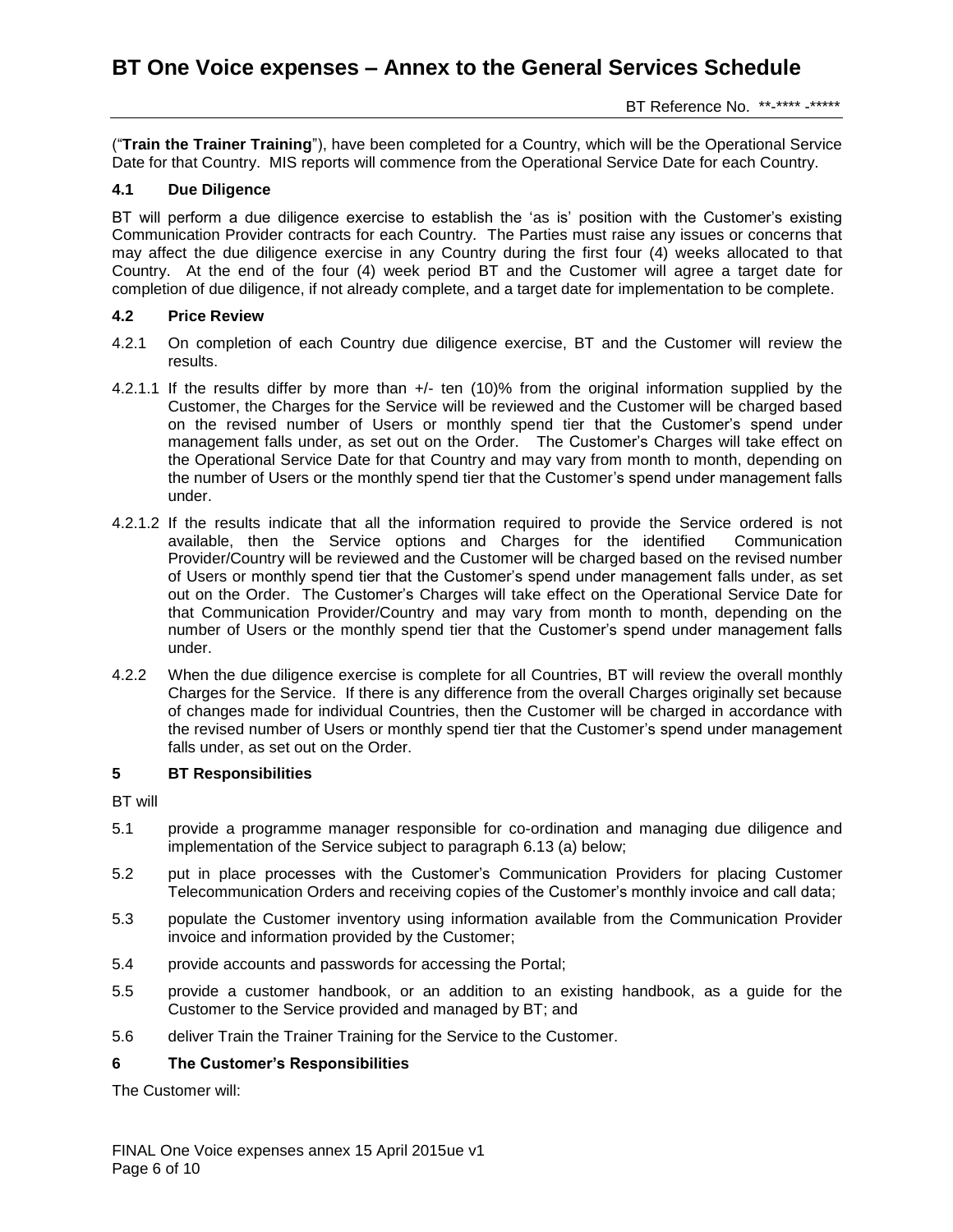- 6.1 appoint a project manager who will be the single point of contact both during the implementation process and for the duration of the Service in accordance with the General Service Schedule.
- 6.2 maintain an accurate set of Customer employee data, including hierarchy, email addresses and management reporting relationships.
- 6.3 provide contact details of the nominated representatives for each Country, who will provide its User 1st line helpdesk.
- 6.4 ensure that nominated representatives complete Train the Trainer Training, as agreed with BT, and train Users to use the Portal.
- 6.5 complete any authorisation activities required by the Customer's telecommunication policy for Telecommunication Orders. All Telecommunication Orders will be shipped to the locations designated by the Customer subject to prior agreement with the Customer's Communication Providers.
- 6.6 provide a location listing for all locations Users are based, including full address, site reference (if it exists), site contact name and contact details.
- 6.7 inform BT if items should be removed from the Catalogue, and test and/or approve new items before BT includes them in the Catalogue.
- 6.8 provide and maintain an accurate inventory, including details of SIM cards and handsets owned by the Customer for each User, until the Operational Service Date.
- 6.9 provide its existing telecommunication services policies, or if none exists, complete BT's telecommunication policy template.
- 6.10 Provide the organisational structure and hierarchy.
- 6.11 provide an automated HR feed using the BT provided feed template.
- 6.12 provide a copy of its fiscal calendar, for use in determining accrual report posting.
- 6.13 for each Communication Provider, provide
	- (a) a copy of a letter of authority signed by the Customer and Communication Provider, agreeing to provide BT with monthly invoices for the Customer's communication services from the Communication Provider. The letter of authority will use BT's template, and be on company headed paper sent to the Communication Provider. BT cannot start due diligence in a Country until each letter is received for that Country.
	- (b) a copy of its contract and rate card with the Communication Provider;
	- (c) a list of all telecommunication service account numbers and any associated hierarchy;
	- (d) any passwords that may be required by the Communication Provider;
	- (e) copies of the three (3) most recent invoices, including passwords for CD invoices, url, username and password for web based invoices;
	- (f) contact details including name, email address and contact number; and
	- (g) notification of any changes to its Communication Provider contracts.
- 6.14 provide all corporate names used e.g. recent acquisitions and all Corporate Tax Ids.
- 6.15 provide a copy of its Company logo, not to exceed 250 pixels wide, for the 'Portal'.
- 6.16 provide regular MACD File where ordering is not included in the service.
- 6.17 raise faults and issues with Communication Provider services directly with the appropriate Communication Provider.
- **7 Charges and Payment Terms**

FINAL One Voice expenses annex 15 April 2015ue v1 Page 7 of 10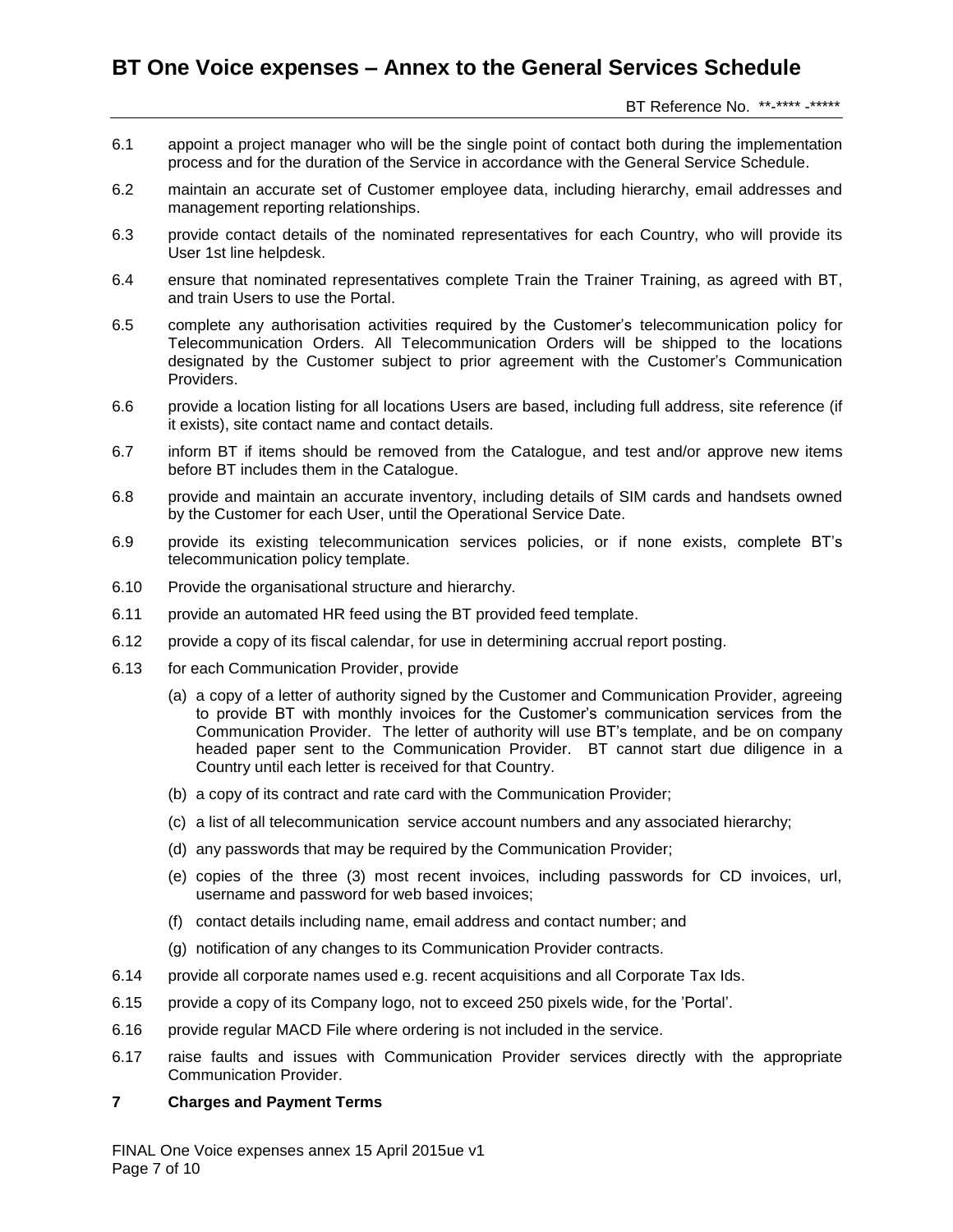BT Reference No. \*\*-\*\*\*\* -\*\*\*\*\*

The Charges for the Service will comprise some or all of the following components, depending on the option(s) selected on the Order:

| Pricing<br><b>Component</b>                      | <b>One-time Charge</b>                                                                                                         | <b>Recurring</b><br>Charge | <b>Notes</b>                                                                                                                                                            |
|--------------------------------------------------|--------------------------------------------------------------------------------------------------------------------------------|----------------------------|-------------------------------------------------------------------------------------------------------------------------------------------------------------------------|
| Reporting                                        | Implementation                                                                                                                 | Monthly                    | per User or spend under management<br>on the reporting service option                                                                                                   |
| Ordering                                         | Implementation                                                                                                                 | Monthly                    | per User or spend under management<br>on the ordering service option                                                                                                    |
| Revenue<br>Assurance                             | Implementation                                                                                                                 | Monthly                    | per User or spend under management<br>on the revenue assurance service<br>option                                                                                        |
| <b>BT Service Desk</b><br><b>Extended Hours</b>  |                                                                                                                                | Monthly                    | per User or spend under management<br>with extended hours support,                                                                                                      |
| (Ordering)                                       |                                                                                                                                |                            | This will be added to reporting Service<br>option charge                                                                                                                |
| Additional<br>languages for BT                   | Implementation                                                                                                                 | Monthly                    | Development of portal pages for non-<br>standard languages                                                                                                              |
| One<br>Voice<br>expenses Portal                  |                                                                                                                                |                            | per User or spend under management<br>with extended language support                                                                                                    |
|                                                  |                                                                                                                                |                            | This will be added to the reporting<br>service option charge                                                                                                            |
| Additional<br>languages for BT                   | Implementation                                                                                                                 | Monthly                    | Interpreter services for BT Service<br>Desk for non-standard languages                                                                                                  |
| <b>Service Desk</b>                              |                                                                                                                                |                            | per User or spend under management<br>with extended language support                                                                                                    |
|                                                  |                                                                                                                                |                            | This will be added to the reporting<br>service option charge                                                                                                            |
| Managed<br>Sourcing                              | Implementation                                                                                                                 |                            | For each new requirement                                                                                                                                                |
| Professional<br><b>Services</b>                  | Implementation and<br>where<br>Telecommunication<br>Orders<br>are<br>exceeded as set out<br>at paragraphs 7.7<br>and 7.8 below |                            | For each new requirement                                                                                                                                                |
| BT One Voice<br>expenses<br><b>Excess Orders</b> | Per<br>Telecommunication<br>Order                                                                                              |                            | For each Order in excess of 10% of all<br>Orders placed via the BT Service Desk<br>or in excess of 6% of the number of<br>Users specified in the Order in any<br>Month. |

7.1 Charges will be paid in accordance with the General Terms and Conditions and the General Service Schedule.

7.2 The monthly recurring Charges for the Service are as detailed on the Order. Charges will be dependent on the number of Users or as a percentage of the spend under management or as a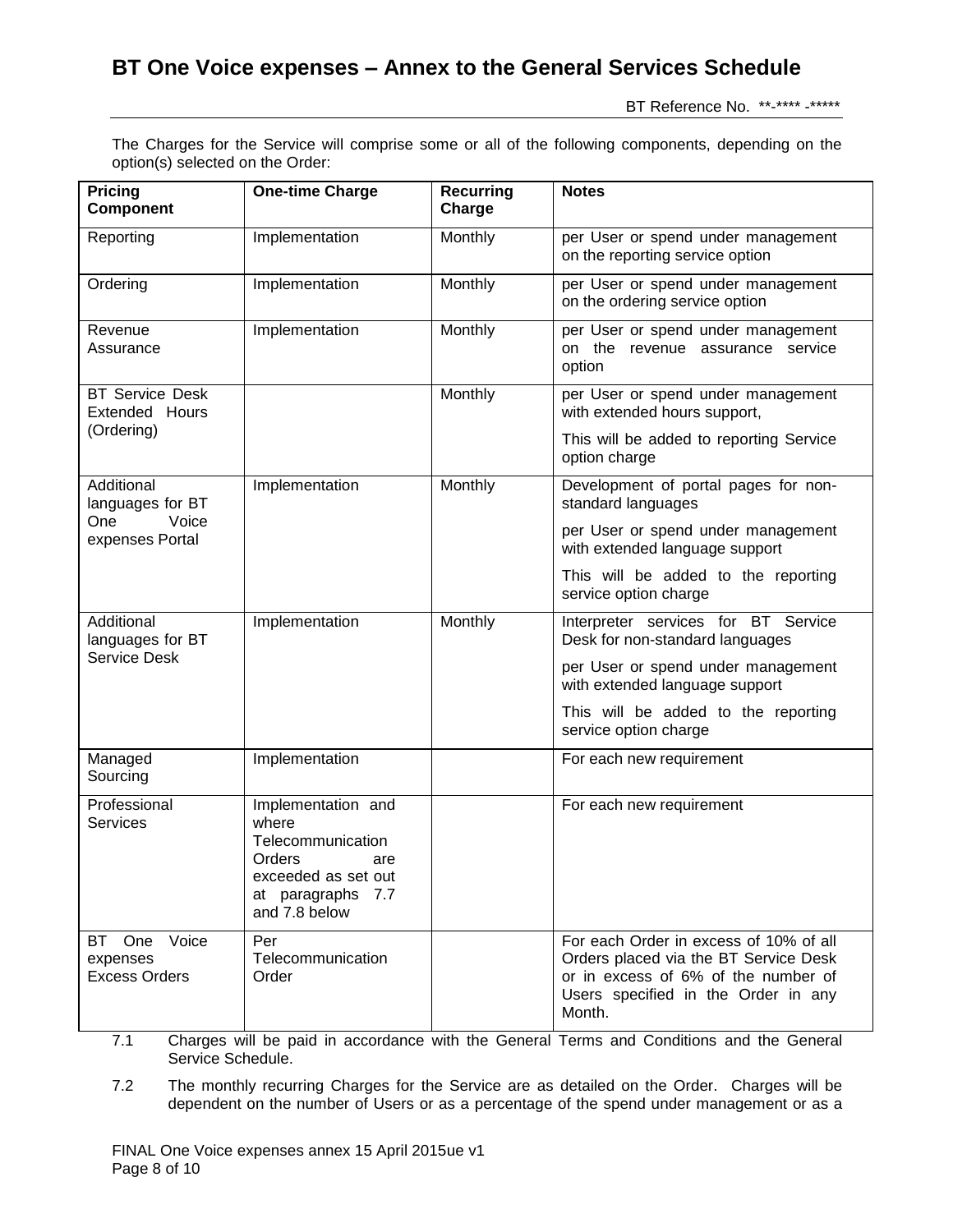BT Reference No. \*\*-\*\*\*\* -\*\*\*\*\*

fixed price dependent on the spend under management as agreed between BT and the Customer, for each Service option.

- 7.3 If the Customer wishes the Programme Manager to travel outside their home country to a Site during implementation, then the Customer will pay the Charges for reasonable, pre-approved travel costs and expenses.
- 7.4 Where applicable, the Charges for the Service are based on a minimum commitment as stated on the Order. If the number of Users or spend under management varies, the Charges applicable to the Customer will change to reflect either the change in the number of Users, or the change in the relevant monthly spend tier that the Customer's spend under management falls within, as set out in the Order.
- 7.5 Bulk Order requirements will be handled under change control and charged separately, outside the monthly Telecommunication Order volumes.
- 7.6 If the Customer requires amendments or additions to any of its existing service other than the Telecommunication Orders, such amendments or additions will be handled via change control.
- 7.7 The Charges for the Service are based on the Customer placing Telecommunication Orders for the equivalent of no more than six (6) % of Users specified in the Order or as subsequently amended. The Customer will be charged a professional services charge, as set out in the Order, for any Month in which the number of Telecommunication Orders exceeds this. Order volumes cannot be carried forward from one Month to the next.
- 7.8 At least ninety (90) % of all Telecommunication Orders must be placed via the Portal. The Customer will be charged a professional services charge, as set out in the Order for any Month in which Telecommunication Orders above ten (10) % of total Telecommunication Orders are placed via the BT Service Desk. Any Telecommunication Order placed via the BT Service Desk when the Portal is unavailable, will be counted as a Portal order. BT Service Desk Order volumes cannot be carried forward from one Month to the next.

#### **8 Service Levels**

The Service Levels as set out in the General Service Schedule will not apply and there are no service levels provided with the Service. BT will use reasonable endeavours to provide the Service by the date(s) agreed with the Customer, but all dates are estimates and BT has no liability for any failure to meet any agreed date.

#### **9 Customer Data**

Any Customer data captured by BT in the delivery of the Service will remain the Customer's data and BT will only process this data to the extent necessary to deliver the Service in accordance with the relevant Customer Data provisions of the General Terms and Conditions.

The Customer will:

- 9.1 as the data controller, provide its instructions to BT (and its agents) on the processing of the data in accordance with the relevant Customer Data provisions of the General Terms and Conditions.
- 9.2 inform its employees that their personal data will be held and processed by a third party located in the European Union, (BT or its agent) and that this will be subject to respective data protection agreement(s) between BT and this third party located in the European Union;
- 9.3 be responsible for complying with any data protection agreements with its Communication Providers;
- 9.4 where required by law or regulation, before the Customer or Communication Provider shares any User personal data (including, but not limited to, the User's name, the User's telephone number in respect of the telecommunication service and the User's address of employment) with BT (and its agents), obtain written confirmation from all Users or alternatively (where applicable according to local law) agree in